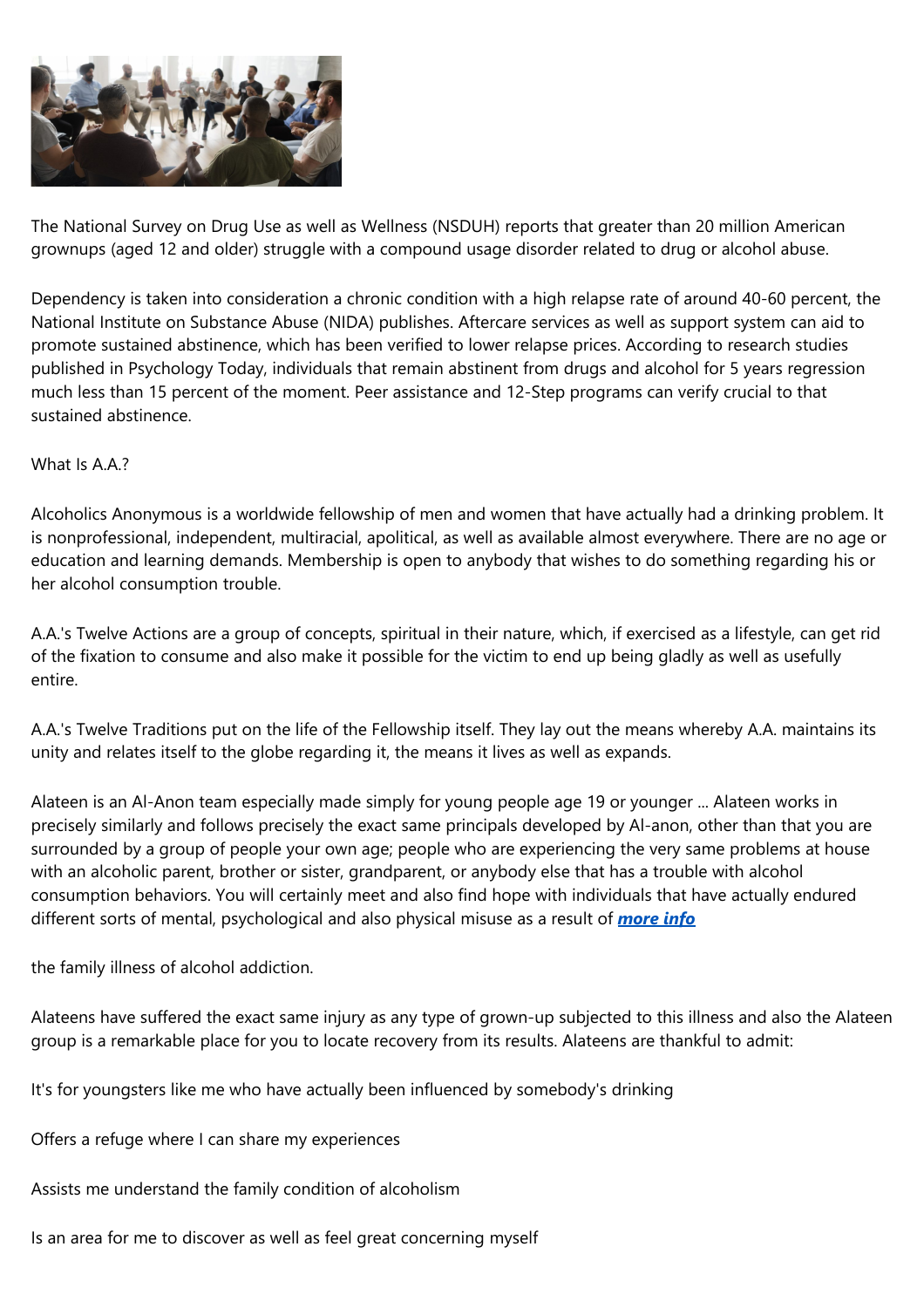Encourages me to alter my mindsets instead of reacting to the circumstance

Gives me the nerve to remove with love

IS ANONYMOUS - we never discuss what we hear or whom we see at meetings

If you are 19 or younger and also have been influenced by someone's alcohol consumption, please take into consideration seeing an Alateen meeting. You'll meet other youths just like you that are experiencing, to varying degrees, the exact same sensations of discomfort as well as stress. Alateens use the program to discover serenity, even joy, whether the other person is still consuming or otherwise.

#### What Is Narcotics Anonymous?

Founded in 1953, NA is a global company of people recuperating from medication addiction with 67,000 weekly, in your area organized meetings in 139 nations.

It is a 12-step program similar to Alcoholics Anonymous (AA) as well as shares a number of the very same principles, techniques, and also viewpoints.2 The objective of NA is to develop a neighborhood where individuals with substance use issues help each various other on the roadway to healing. Meetings include people of every group and also at different recuperation levels, from years to just a couple of days of sobriety.

Like AA's "Big Book," NA makes use of a key message called the "Basic Text." Participants use this book as a guide for healing and the fellowship, experiences, and guidance of other members. It prevails for a new member to develop a partnership with an enroller. An enroller is a member that commonly has actually been sober for longer as well as feels comfortable aiding various other members work the 12 actions.

# What is SMART Recovery

Clever Recovery is a fresh method to addiction healing. Wise mean Self-Management and Recuperation Training. This is more than an acronym: it is a transformative method of moving from addicting substances and adverse actions to a life of favorable self-regard as well as desire to alter.

Far too many individuals feel powerless over their lives and also lug a feeling of futility, a fear of remaining entraped within an addiction pattern and secured right into their circumstances. Wise assists them learn the abilities they require to overcome their dependencies and change their lives.

Wise was created for individuals seeking a self-empowering method to conquer addictive issues. What has actually arised is an accessible technique of healing, one grounded in scientific research as well as proven by more than a quarter-century of experience mentor useful tools that motivate long lasting modification.

Wise is an effective recovery neighborhood that includes enthusiastic volunteers that recuperated with SMART who are driven to help others. Peers and also experts working together fuse scientific research as well as experience to assist individuals construct healthy and balanced and also balanced lives.

In our common assistance meetings, offered online as well as in-person, participants style and also apply their very own recuperation plan to produce an extra balanced, deliberate, satisfying, and also meaningful life. Clever gives specialized meetings as well as resources for a variety of neighborhoods, consisting of Family members & Buddies, professionals, and a lot more.

SMART individuals are equipped via the use of our 4-Point Program.